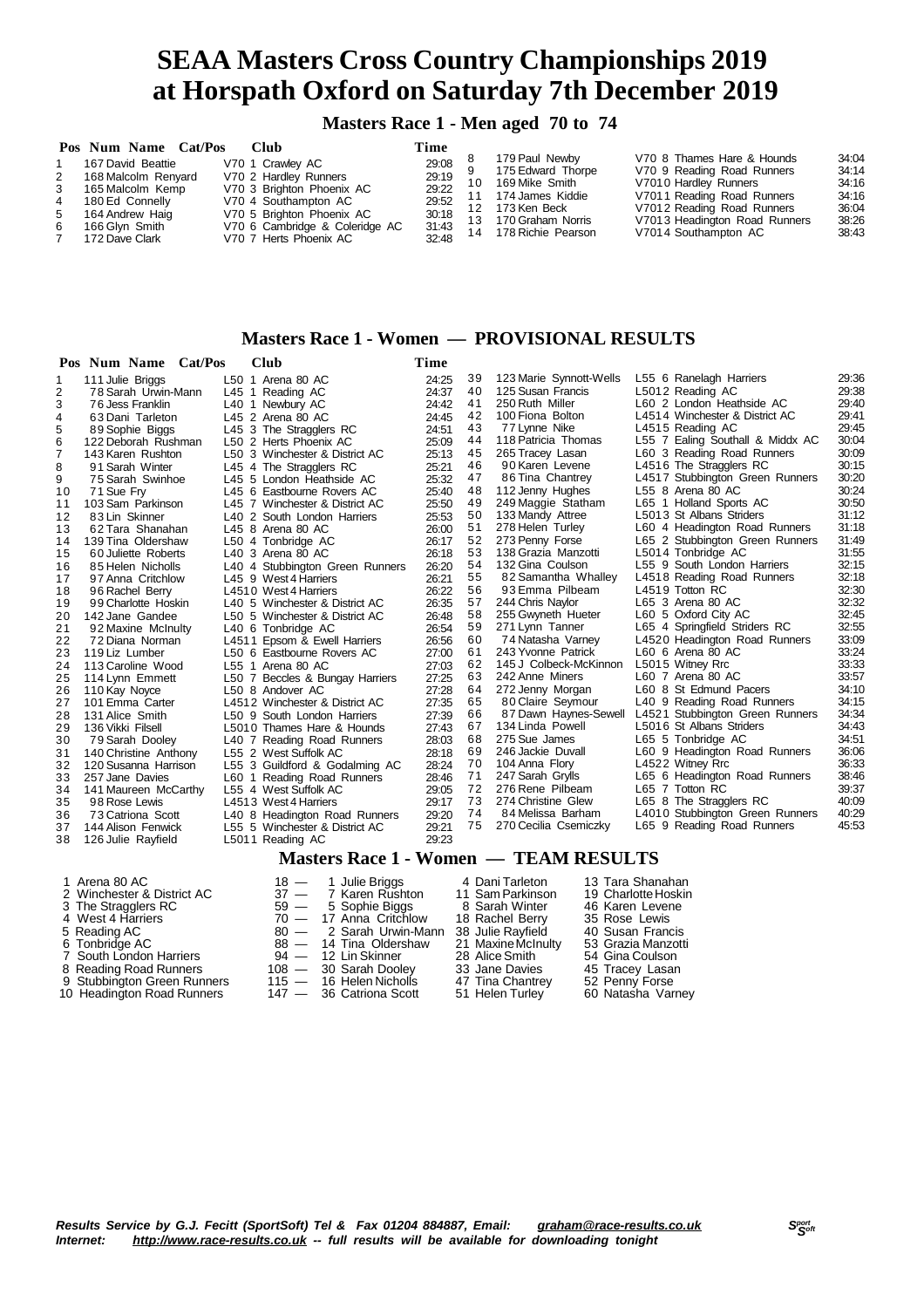**Masters Race 1 - Women aged 40 to 44**

|    | Pos Num Name Cat/Pos | <b>Club</b>                     | Time      |    |                    |                                 |       |
|----|----------------------|---------------------------------|-----------|----|--------------------|---------------------------------|-------|
|    | 76 Jess Franklin     | L40 1 Newbury AC                | 24:42     |    | 92 Maxine McInulty | L40 6 Tonbridge AC              | 26:54 |
| 2  | 83 Lin Skinner       | L40 2 South London Harriers     | 25:53     |    | 79 Sarah Dooley    | L40 7 Reading Road Runners      | 28:03 |
| 3  | 60 Juliette Roberts  | L40 3 Arena 80 AC               | $26:18$ 8 |    | 73 Catriona Scott  | L40 8 Headington Road Runners   | 29:20 |
|    | 85 Helen Nicholls    | L40 4 Stubbington Green Runners | 26:20 9   |    | 80 Claire Seymour  | L40 9 Reading Road Runners      | 34:15 |
| -5 | 99 Charlotte Hoskin  | L40 5 Winchester & District AC  | 26:35     | 10 | 84 Melissa Barham  | L4010 Stubbington Green Runners | 40:29 |

### **Masters Race 1 - Women aged 45 to 49**

|                | Pos Num Name Cat/Pos | Club                           | Time     |      |                       |                                 |       |
|----------------|----------------------|--------------------------------|----------|------|-----------------------|---------------------------------|-------|
|                | 78 Sarah Urwin-Mann  | L45 1 Reading AC               | 24:37    | 12   | 101 Emma Carter       | L4512 Winchester & District AC  | 27:35 |
| 2              | 63 Dani Tarleton     | L45 2 Arena 80 AC              | 24:45    | 13   | 98 Rose Lewis         | L4513 West 4 Harriers           | 29:17 |
| -3             | 89 Sophie Biggs      | L45 3 The Stragglers RC        | 24:51    | 14   | 100 Fiona Bolton      | L4514 Winchester & District AC  | 29:41 |
| $\overline{4}$ | 91 Sarah Winter      | L45 4 The Stragglers RC        | 25:21    | 15   | 77 Lynne Nike         | L4515 Reading AC                | 29:45 |
| 5              | 75 Sarah Swinhoe     | L45 5 London Heathside AC      | 25:32    | - 16 | 90 Karen Levene       | L4516 The Stragglers RC         | 30:15 |
| 6              | 71 Sue Frv           | L45 6 Eastbourne Rovers AC     | 25:40 17 |      | 86 Tina Chantrey      | L4517 Stubbington Green Runners | 30:20 |
|                | 103 Sam Parkinson    | L45 7 Winchester & District AC | 25:50    | - 18 | 82 Samantha Whallev   | L4518 Reading Road Runners      | 32:18 |
| 8              | 62 Tara Shanahan     | $L45$ 8 Arena 80 AC            | 26:00    | - 19 | 93 Emma Pilbeam       | L4519 Totton RC                 | 32:30 |
| 9              | 97 Anna Critchlow    | L45 9 West 4 Harriers          | 26:21    | -20  | 74 Natasha Varnev     | L4520 Headington Road Runners   | 33:09 |
| 10             | 96 Rachel Berry      | L4510 West 4 Harriers          | 26:22    | 21   | 87 Dawn Haynes-Sewell | L4521 Stubbington Green Runners | 34:34 |
| 11             | 72 Diana Norman      | L4511 Epsom & Ewell Harriers   | 26:56    | 22   | 104 Anna Flory        | L4522 Witney Rrc                | 36:33 |

### **Masters Race 1 - Women aged 50 to 54**

| L50 9 South London Harriers<br>131 Alice Smith<br>24:25<br>L50 1 Arena 80 AC<br>111 Julie Briggs<br>L5010 Thames Hare & Hounds<br>136 Vikki Filsell<br>10<br>25:09<br>L50 2 Herts Phoenix AC<br>122 Deborah Rushman<br>2<br>126 Julie Rayfield<br>L5011 Reading AC<br>25:13<br>143 Karen Rushton<br>$3^{\circ}$<br>L50 3 Winchester & District AC                                                                                                                                                                                                         |                                                                      |
|-----------------------------------------------------------------------------------------------------------------------------------------------------------------------------------------------------------------------------------------------------------------------------------------------------------------------------------------------------------------------------------------------------------------------------------------------------------------------------------------------------------------------------------------------------------|----------------------------------------------------------------------|
| L5012 Reading AC<br>12 125 Susan Francis<br>26:17<br>4 139 Tina Oldershaw<br>L50 4 Tonbridge AC<br>L5013 St Albans Striders<br>13 133 Mandy Attree<br>26:48<br>5 142 Jane Gandee<br>L50 5 Winchester & District AC<br>L5014 Tonbridge AC<br>138 Grazia Manzotti<br>14<br>27:00<br>L50 6 Eastbourne Rovers AC<br>119 Liz Lumber<br>6<br>15 145 J Colbeck-McKinnon<br>L5015 Witney Rrc<br>27:25<br>27:28<br>L50 7 Beccles & Bungay Harriers<br>114 Lynn Emmett<br>L5016 St Albans Striders<br>16 134 Linda Powell<br>L50 8 Andover AC<br>110 Kay Noyce<br>8 | 27:39<br>27:43<br>29:23<br>29:38<br>31:12<br>31:55<br>33:33<br>34:43 |

### **Masters Race 1 - Women aged 55 to 59**

|                | Pos Num Name Cat/Pos    |  | <b>Club</b>                      | Time  |
|----------------|-------------------------|--|----------------------------------|-------|
| $\mathbf{1}$   | 113 Caroline Wood       |  | L55 1 Arena 80 AC                | 27:03 |
| 2              | 140 Christine Anthony   |  | L55 2 West Suffolk AC            | 28:18 |
| 3              | 120 Susanna Harrison    |  | L55 3 Guildford & Godalming AC   | 28:24 |
| $\overline{4}$ | 141 Maureen McCarthy    |  | L55 4 West Suffolk AC            | 29:05 |
| 5              | 144 Alison Fenwick      |  | L55 5 Winchester & District AC   | 29:21 |
| 6              | 123 Marie Synnott-Wells |  | L55 6 Ranelagh Harriers          | 29:36 |
| $\overline{7}$ | 118 Patricia Thomas     |  | L55 7 Ealing Southall & Middx AC | 30:04 |
| 8              | 112 Jenny Hughes        |  | L55 8 Arena 80 AC                | 30:24 |
| 9              | 132 Gina Coulson        |  | L55 9 South London Harriers      | 32:15 |
|                |                         |  |                                  |       |

### **Masters Race 1 - Women aged 60 to 64**

|   | Pos Num Name Cat/Pos | Club                          | Time  |
|---|----------------------|-------------------------------|-------|
| 1 | 257 Jane Davies      | L60 1 Reading Road Runners    | 28:46 |
| 2 | 250 Ruth Miller      | L60 2 London Heathside AC     | 29:40 |
| 3 | 265 Tracey Lasan     | L60 3 Reading Road Runners    | 30:09 |
| 4 | 278 Helen Turley     | L60 4 Headington Road Runners | 31:18 |
| 5 | 255 Gwyneth Hueter   | L60 5 Oxford City AC          | 32:45 |
| 6 | 243 Yvonne Patrick   | L60 6 Arena 80 AC             | 33:24 |
| 7 | 242 Anne Miners      | L60 7 Arena 80 AC             | 33:57 |
| 8 | 272 Jenny Morgan     | L60 8 St Edmund Pacers        | 34:10 |
| 9 | 246 Jackie Duvall    | L60 9 Headington Road Runners | 36:06 |

### **Masters Race 1 - Women aged 65 to 69**

|                | Pos Num Name Cat/Pos  |  | Club                            | Time  |
|----------------|-----------------------|--|---------------------------------|-------|
| 1              | 249 Maggie Statham    |  | L65 1 Holland Sports AC         | 30:50 |
| 2              | 273 Penny Forse       |  | L65 2 Stubbington Green Runners | 31:49 |
| 3              | 244 Chris Naylor      |  | L65 3 Arena 80 AC               | 32:32 |
| 4              | 271 Lynn Tanner       |  | L65 4 Springfield Striders RC   | 32:55 |
| 5              | 275 Sue James         |  | L65 5 Tonbridge AC              | 34:51 |
| 6              | 247 Sarah Grylls      |  | L65 6 Headington Road Runners   | 38:46 |
| $\overline{7}$ | 276 Rene Pilbeam      |  | L65 7 Totton RC                 | 39:37 |
| 8              | 274 Christine Glew    |  | L65 8 The Stragglers RC         | 40:09 |
| 9              | 270 Cecilia Csemiczky |  | L65 9 Reading Road Runners      | 45:53 |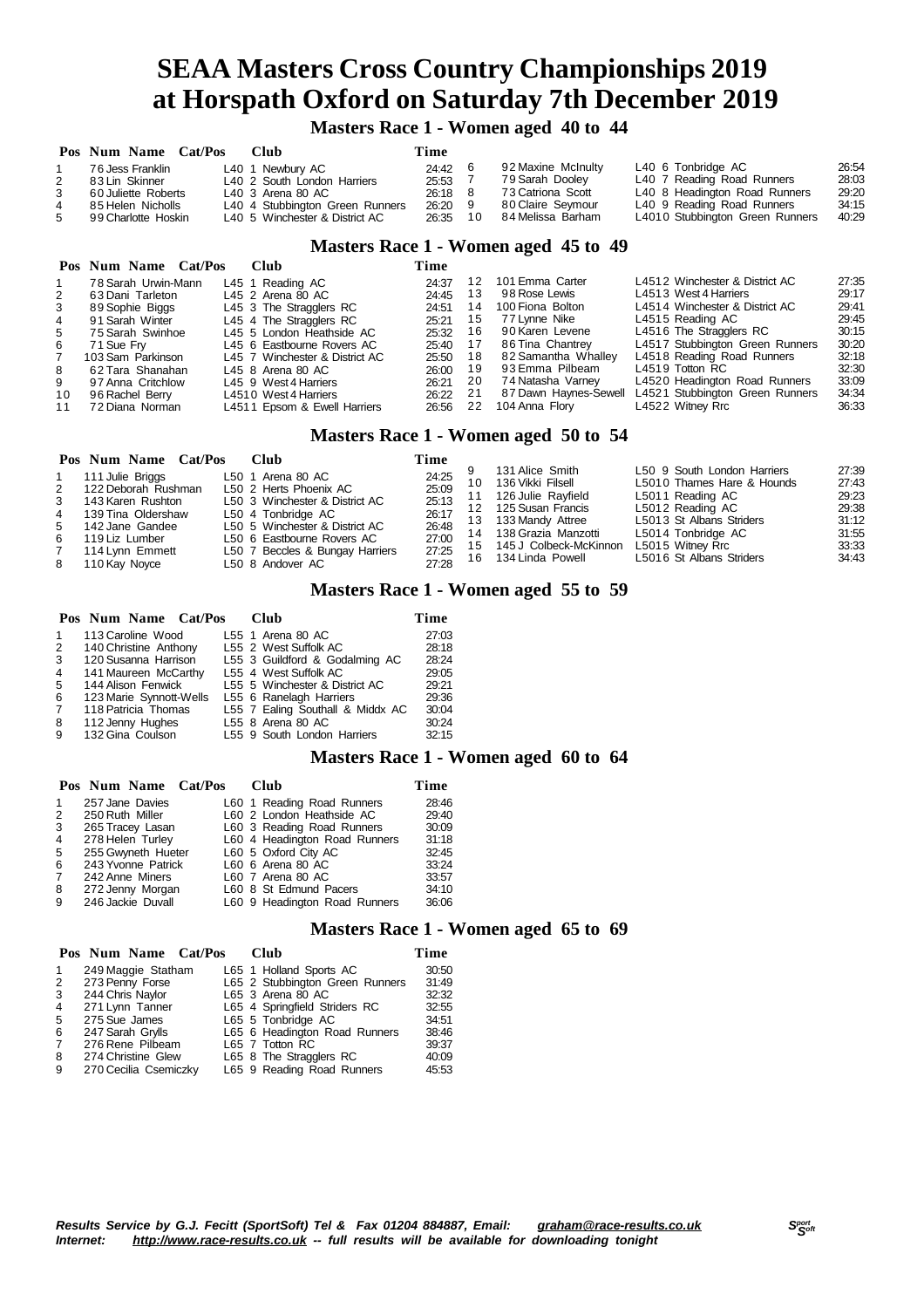|                                                                                                                |        | Masters Race 1 - Women aged 40 to 49 — TEAM RESULTS                                                |                                                                                                      |                                                                     |
|----------------------------------------------------------------------------------------------------------------|--------|----------------------------------------------------------------------------------------------------|------------------------------------------------------------------------------------------------------|---------------------------------------------------------------------|
| 3 Wienderstex & District AC<br>21 WhesStfaldgreiersRC<br>5 Stubbington Green Runners<br>6 Reading Road Runners | $44 =$ | 8 Sam Parkinson<br>$33 - 13$ Sophie Bitcheow<br>$67 - 12$ Helen Nicholls<br>$74 - 19$ Sarah Dooley | 15 Charlotta Handin<br>15 Barate Wherey<br>25 Tina Chantrey<br>26 Samantha Whalley 29 Claire Seymour | 18 Eunionae Crooteerts<br>20 Rasen Lewisne<br>30 Dawn Haynes-Sewell |
|                                                                                                                |        |                                                                                                    |                                                                                                      | Masters Race 1 - Women (Vets) aged 50 to 59 — TEAM RESULTS          |

### **Masters Race 1 - Women (Vets) aged 50 to 59 — TEAM RESULTS**

Winchester & District AC 23 — 3 Karen Rushton 5 Jane Gandee 15 Alison Fenwick

Arena 80 AC 28 — 1 Julie Briggs 7 Caroline Wood 20 Jenny Hughes

### **Masters Race 1 - Women (Vets) over 60 — TEAM RESULTS**

| 1 Reading Road Runners    | $22 -$ | 1 Jane Davies       | 3 Tracey Lasan    | 18 Cecilia Csemiczky |
|---------------------------|--------|---------------------|-------------------|----------------------|
| 2 Arena 80 AC             |        | 28 — 7 Chris Navlor | 10 Yvonne Patrick | 11 Anne Miners       |
| 3 Headington Road Runners |        | 34 — 5 Helen Turlev | 14 Jackie Duvall  | 15 Sarah Grylls      |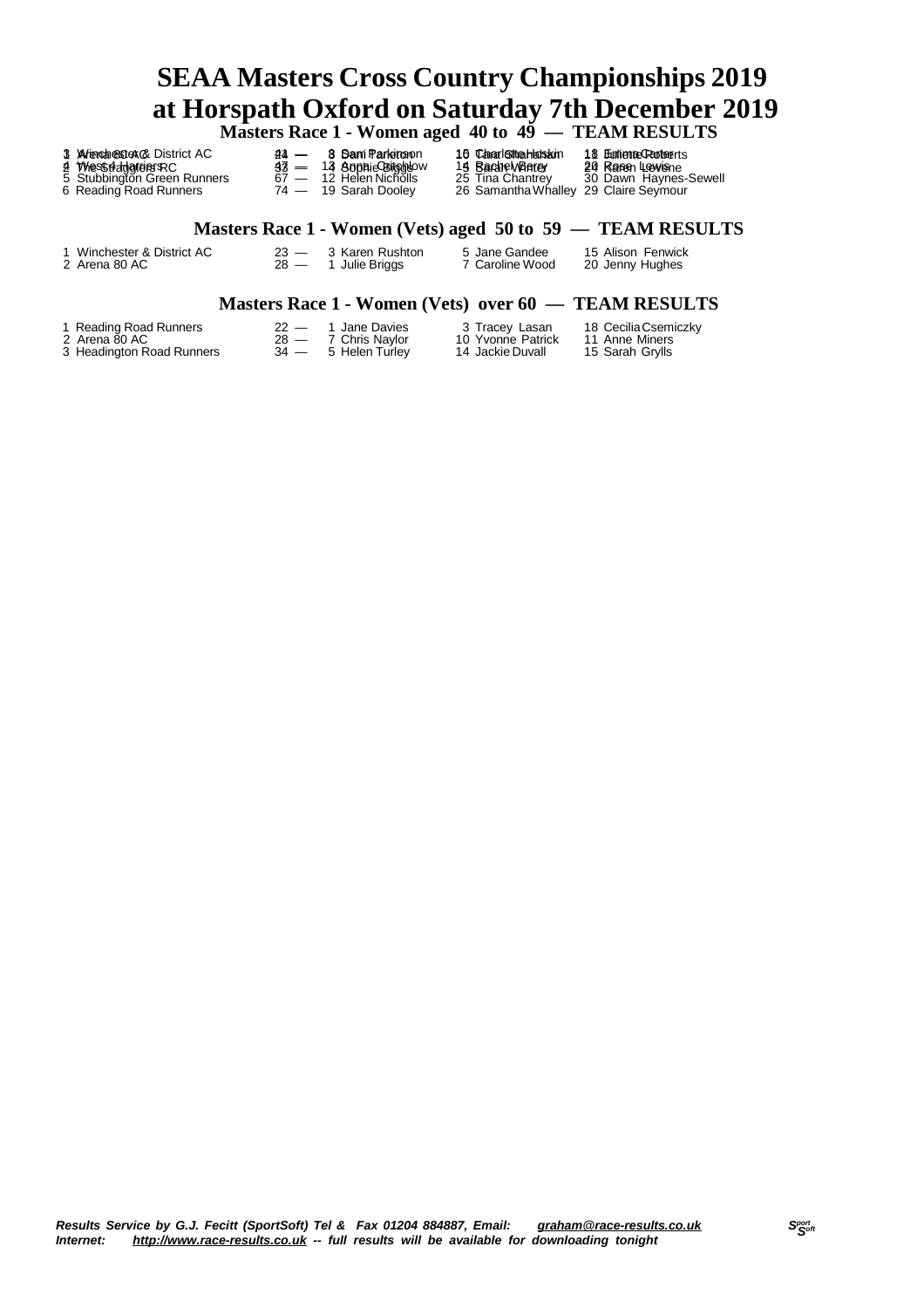**Masters — PROVISIONAL RESULTS**

|          | Pos Num Name Cat/Pos                       | Club                                                           | Time           |          |                                                   |                                                         |                |
|----------|--------------------------------------------|----------------------------------------------------------------|----------------|----------|---------------------------------------------------|---------------------------------------------------------|----------------|
| 1        | 13 Howard Bristow                          | V40 1 Brighton & Hove AC                                       | 31:47          | 85       | 154 David Blackman                                | V5017 Southampton AC                                    | 38:15          |
| 2        | 83 Tegs Jones                              | V40 2 Witney Rrc                                               | 31:57          | 86       | 236 Richard Drage                                 | V60 7 Tavistock AC                                      | 38:18          |
| 3        | 18 Paul Ward                               | V45 1 Bure Valley Harriers                                     | 31:59          | 87       | 126 Trevor Chilton                                | V5018 Herne Hill Harriers                               | 38:21          |
| 4        | 41 Ben Paviour                             | V45 2 Herne Hill Harriers                                      | 32:09          | 88<br>89 | 100 Chris Bedford                                 | V5514 Abingdon AC                                       | 38:22<br>38:25 |
| 5<br>6   | 14 Craig Halsey<br>34 John Kettle          | V40 3 Brighton & Hove AC<br>V40 4 Herne Hill Harriers          | 32:15<br>32:27 | 90       | 124 Doug Simpson<br>157 Peter Costley             | V5019 Headington Road Runners<br>V5515 Southampton AC   | 38:30          |
| 7        | 39 Simon Coombes                           | V45 3 Herne Hill Harriers                                      | 32:32          | 91       | 190 Austin Soane                                  | V65 2 Aldershot Farnham & D AC                          | 38:31          |
| 8        | 7 Alex Hamilton                            | V45 4 Basingstoke & Mid Hants AC                               | 32:35          | 92       | 194 Phil Hurr                                     | V60 8 Bure Valley Harriers                              | 38:33          |
| 9        | 162 Andrew Weir                            | V50 1 Thames Hare & Hounds                                     | 32:50          | 93       | 214 Irwin Fairclough                              | V60 9 Newbury AC                                        | 38:35          |
| 10       | 75 David O'Sullivan                        | V40 5 Watford Joggers                                          | 33:04          | 94       | 27 Stephen Howard                                 | V4523 Ely Runners                                       | 38:37          |
| 11       | 12 Matt Bristow                            | V40 6 Brighton & Hove AC                                       | 33:12          | 95       | 210 Chris Woodruff                                | V6010 Headington Road Runners                           | 38:40          |
| 12       | 163 Ben Reynolds                           | V55 1 Thames Hare & Hounds                                     | 33:19          | 96       | 125 Andy Phelps                                   | V5516 Headington Road Runners                           | 38:43          |
| 13       | 1 Michael Boucher                          | V40 7 Aldershot Farnham & D AC                                 | 33:32          | 97       | 174 Franklyn Young                                | V5517 Winchester & District AC                          | 38:45          |
| 14       | 138 Barry Royden                           | V50 2 Medway & Maidstone AC                                    | 33:39          | 98<br>99 | 21 Stacey Buche<br>108 Mark Solway                | V4524 Crawley AC<br>V5020 City Of Norwich AC            | 38:54<br>38:58 |
| 15<br>16 | 167 Andrew Howey<br>23 Buzz Shephard       | V55 2 Tunbridge Wells Harriers<br>V40 8 Dulwich Runners AC     | 33:45<br>33:47 | 100      | 59 Derek Fowler                                   | V4027 St Albans Striders                                | 39:00          |
| 17       | 47 Andrew Ind                              | V45 5 Newbury AC                                               | 33:48          |          | 101 133 Victor Maughn                             | V5518 Herne Hill Harriers                               | 39:07          |
| 18       | 74 Steve Norris                            | V40 9 Watford Joggers                                          | 33:50          |          | 102 151 Pete Jewell                               | V5519 Reading Road Runners                              | 39:08          |
| 19       | 104 Morris Tarragano                       | V50 3 Brighton & Hove AC                                       | 33:52          |          | 103 221 Stewart Thorp                             | V65 3 Oxford City AC                                    | 39:15          |
| 20       | 36 Matthew Munro                           | V4010 Herne Hill Harriers                                      | 34:07          |          | 104 252 Robert Creed                              | V6011 Crawley AC                                        | 39:19          |
| 21       | 45 Phil Marshall                           | V4011 Newbury AC                                               | 34:09          |          | 105 152 Gavin Rennie                              | V5520 Reading Road Runners                              | 39:28          |
| 22       | 29 Neil Henderson                          | V4012 Epsom & Ewell Harriers                                   | 34:11          | 106      | 86 Paul Ward                                      | V4028 Bure Valley Harriers                              | 39:41          |
| 23       | 31 Marcus Kimmins                          | V45 6 Haywards Heath Harriers                                  | 34:12          |          | 107 219 Stephen Rolfe                             | V6012 Norfolk Gazelles                                  | 39:51          |
| 24       | 110 Allen Smalls                           | V50 4 Colchester Harriers                                      | 34:14          | 108      | 69 Anthony Crush<br>109 208 Tim Hicks             | V4525 Tonbridge AC<br>V6013 Haywards Heath Harriers     | 39:53<br>40:12 |
| 25<br>26 | 66 Anthony Bennett                         | V4013 Tonbridge AC<br>V50 5 Thames Hare & Hounds               | 34:17<br>34:19 |          | 110 142 Nigel Popplewell                          | V5021 Newbury AC                                        | 40:33          |
| 27       | 161 Andrew Edge<br>81 Peter Sansome        | V4014 Winchester & District AC                                 | 34:23          |          | 111 232 Stewart Pepper                            | V6014 Stubbington Green Runners                         | 40:47          |
| 28       | 24 Thomas South                            | V4015 Dulwich Runners AC                                       | 34:48          |          | 112 16 Robin Sutherland                           | V4526 Brighton & Hove AC                                | 40:54          |
| 29       | 64 Colin Trigg                             | V45 7 St Albans Striders                                       | 34:56          |          | 113 141 Wayne Lillis                              | V5022 Newbury AC                                        | 41:01          |
| 30       | 2 Tom Glancy                               | V4016 Aldershot Farnham & D AC                                 | 35:03          |          | 114 168 C Coppellotti                             | V5023 Walton AC                                         | 41:05          |
| 31       | 15 Louis Taub                              | V4017 Brighton & Hove AC                                       | 35:06          |          | 115 217 Derek Bye                                 | V6015 Norfolk Gazelles                                  | 41:11          |
| 32       | 121 Mark Cursons                           | V55 3 Harrow AC                                                | 35:11          |          | 116 148 Mark Andrew                               | V5024 Reading Road Runners                              | 41:15          |
| 33       | 77 Richard Berry                           | V45 8 West 4 Harriers                                          | 35:12          | 117      | 71 Russell McIntyre                               | V4527 Tonbridge AC                                      | 41:18          |
| 34       | 62 Russell Coleman                         | V4018 St Albans Striders                                       | 35:14          |          | 118 128 Andrew Simms                              | V5025 Herne Hill Harriers                               | 41:18          |
| 35       | 49 Sean Holmes                             | V45 9 Overton Harriers & AC                                    | 35:17          |          | 119 153 Simon Ashdown<br>120 173 Steve Oliver     | V5026 Southampton AC                                    | 41:22<br>41:25 |
| 36<br>37 | 54 Tony Page                               | V4510 Reading Road Runners<br>V4511 St Albans Striders         | 35:21<br>35:25 |          | 121 155 Howard Long                               | V5027 Winchester & District AC<br>V5028 Southampton AC  | 41:29          |
| 38       | 63 Andy Simpson<br>158 Jon Grainger        | V55 4 Southampton AC                                           | 35:30          | 122      | 84 Dan Wymer                                      | V4029 Witney Rrc                                        | 41:33          |
| 39       | 33 Julien L'homme                          | V4019 Headington Road Runners                                  | 35:32          |          | 123 106 Clem Dixon                                | V5521 Cambridge Harriers                                | 41:36          |
| 40       | 120 David Williams                         | V55 5 Guildford & Godalming AC                                 | 35:43          | 124      | 17 Matthew Crane                                  | V4030 Bure Valley Harriers                              | 41:40          |
| 41       | 131 Gary Ironmonger                        | V55 6 Herne Hill Harriers                                      | 35:53          |          | 125 117 Sean Bowen                                | V5522 Garden City Runners                               | 41:47          |
| 42       | 37 Gavern Newsum                           | V4020 Herne Hill Harriers                                      | 35:55          |          | 126 242 John Harley                               | V65 4 Tonbridge AC                                      | 42:00          |
| 43       | 109 Keith Marley                           | V50 6 Colchester Harriers                                      | 35:57          |          | 127 195 Frank Gribben                             | V65 5 Bure Valley Harriers                              | 42:02          |
| 44       | 145 Chris Prince                           | V50 7 Oxford City AC                                           | 35:58          |          | 128 240 Richard Turner                            | V65 6 Thames Hare & Hounds                              | 42:05          |
| 45       | 82 Simon Stevens                           | V4512 Winchester & District AC                                 | 36:01          |          | 129 130 Anthony Harran<br>130 198 Charlie Ritchie | V5523 Herne Hill Harriers                               | 42:13<br>42:33 |
| 46<br>47 | 56 James Smith                             | V4513 Southampton AC                                           | 36:02<br>36:05 |          | 131 244 Andrew Gates                              | V6016 Cambridge & Coleridge AC<br>V6017 Totton RC       | 42:37          |
| 48       | 119 Mark Tennyson<br>76 Steve Davies       | V55 7 Guildford & Godalming AC<br>V4514 Watford Joggers        | 36:07          |          | 132 107 Andrew Stewart                            | V5524 Chelmsford AC                                     | 42:39          |
| 49       | 118 Terry Booth                            | V50 8 Guildford & Godalming AC                                 | 36:16          |          | 133 166 Mark Schofield                            | V5525 Tonbridge AC                                      | 42:51          |
| 50       | 112 Paul Spowage                           | V55 8 Colchester Harriers                                      | 36:22          |          | 134 239 Richard Pitt                              | V65 7 Thames Hare & Hounds                              | 42:56          |
| 51       | 25 Ian Lillee                              | V4515 Dulwich Runners AC                                       | 36:24          |          | 135 191 Desmond Michael                           | V65 8 Barnet & District AC                              | 43:08          |
| 52       | 206 Simon Bean                             | V60 1 Epsom & Ewell Harriers                                   | 36:25          | 136      | 46 Andrew Russell                                 | V4031 Newbury AC                                        | 43:13          |
| 53       | 4 Jim Roberts                              | V4021 Arena 80 AC                                              | 36:27          |          | 137 247 Robert Jones                              | V6018 Trent Part RC                                     | 43:21          |
| 54       | 201 Peter Tullett                          | V60 2 Chelmsford AC                                            | 36:30          |          | 138 149 David Fiddes                              | V5029 Reading Road Runners                              | 43:32          |
|          | 55 137 Alun Rodgers                        | V50 9 Medway & Maidstone AC                                    | 36:33          | 139      | 50 Xavier Laurent<br>140 134 Robert Nagorski      | V4528 Oxford University AC<br>V5526 Herne Hill Harriers | 43:43<br>43:45 |
| 56<br>57 | 127 Jonathon Ratcliffe<br>207 Chris Finill | V5010 Herne Hill Harriers<br>V60 3 Harrow AC                   | 36:35<br>36:38 |          | 141 122 Mark Herd                                 | V5030 Headington Road Runners                           | 43:52          |
| 58       | 60 Stephen Hosty                           | V4022 St Albans Striders                                       | 36:42          |          | 142 249 Robin Tremaine                            | V6019 Trent Part RC                                     | 43:57          |
| 59       | 111 Colin Ridley                           | V55 9 Colchester Harriers                                      | 36:43          |          | 143 235 Steve Connolley                           | V65 9 Swindon Harriers                                  | 44:04          |
| 60       | 58 Greg Warder                             | V4516 Southampton AC                                           | 36:45          |          | 144 234 Mike Bell                                 | V6510 Stubbington Green Runners                         | 44:27          |
| 61       | 135 Ketih Newton                           | V5510 Herne Hill Harriers                                      | 36:47          |          | 145 238 Andrew Lenon                              | V6020 Thames Hare & Hounds                              | 44:29          |
| 62       | 165 Phil Coleman                           | V5511 Tonbridge AC                                             | 36:50          |          | 146 215 Geoff Anderson                            | V6511 Newbury AC                                        | 44:37          |
| 63       | 105 Christian Poulton                      | V5011 Cambridge Harriers                                       | 36:56          |          | 147 220 Peter Thompson                            | V6021 Norfolk Gazelles                                  | 44:45          |
| 64       | 32 Danny Axford                            | V4023 Headington Road Runners                                  | 36:59          |          | 148 212 Valdis Pauzers                            | V6512 Herne Hill Harriers                               | 44:47          |
| 65       | 68 James Beeston                           | V4517 Tonbridge AC                                             | 37:02          |          | 149 116 Gideon Franklin                           | V5527 Dulwich Runners AC<br>V5528 Reading AC            | 44:49<br>44:55 |
| 66       | 172 Andrew Parkinson                       | V5012 Winchester & District AC                                 | 37:03          |          | 150 146 Gerard O'Driscoll<br>151 231 Nick Crane   | V6022 Stubbington Green Runners                         | 45:06          |
| 67<br>68 | 193 Nigel Arnold<br>26 Richard Hill        | V60 4 Bure Valley Harriers<br>V4024 Ely Runners                | 37:12<br>37:13 |          | 152 211 Laurie Hurman                             | V6513 Headington Road Runners                           | 45:25          |
| 69       | 139 Gareth Williams                        | V5013 Medway & Maidstone AC                                    | 37:19          | 153      | 52 Bryan Curtayne                                 | V4529 Reading Road Runners                              | 45:33          |
| 70       | 123 Kenny Lowies                           | V5014 Headington Road Runners                                  | 37:20          | 154      | 246 David Grindall                                | V6023 Trent Part RC                                     | 45:36          |
| 71       | 48 Martin Walker                           | V4518 Newbury AC                                               | 37:21          |          | 155 227 Neil Hotson                               | V6514 Southampton AC                                    | 45:38          |
| 72       | 87 Richard Hill                            | V4025 Ely Runners                                              | 37:25          |          | 156 176 Stephen Roberts                           | V5529 Witney Rrc                                        | 46:07          |
| 73       | 159 Paul Johnson                           | V5512 Southampton AC                                           | 37:28          |          | 157 213 Carl Heap                                 | V6515 London Heathside AC                               | 46:20          |
| 74       | 192 Paul Whelpton                          | V65 1 Brighton Phoenix AC                                      | 37:30          | 158      | 156 David Sullivan                                | V5031 Southampton AC                                    | 46:25          |
| 75       | 67 Nicholas Arnott                         | V4519 Tonbridge AC                                             | 37:31          | 159      | 200 Mike Brentnall                                | V6516 Cambridge & Coleridge AC                          | 46:38          |
| 76       | 35 Oliver Morrison                         | V4026 Herne Hill Harriers                                      | 37:35          |          | 160 243 Alan Newman                               | V6517 Tonbridge AC                                      | 46:44<br>47:09 |
| 77       | 6 Julian Hollingdale                       | V4520 Arena 80 AC                                              | 37:41          | 162      | 161 171 Rick Munro<br>85 Conrad Bailey            | V5032 Winchester & District AC<br>V4530 Witney Rrc      | 47:20          |
| 78<br>79 | 101 Andrew Noble<br>170 Marius Kwint       | V5513 Ashford & District Rrc<br>V5015 Winchester & District AC | 37:49<br>37:57 |          | 163 160 Matt Whitcher                             | V5033 Stubbington Green Runners                         | 48:05          |
| 80       | 57 Michael Tanner                          | V4521 Southampton AC                                           | 38:01          | 164      | 250 Robert Pick                                   | V6518 Trent Part RC                                     | 48:08          |
| 81       | 164 M Pitcairn-Knowles                     | V5016 Tonbridge AC                                             | 38:05          |          | 165 197 Gerald Meah                               | V6024 Cambridge & Coleridge AC                          | 48:13          |
| 82       | 241 Alan Buckle                            | V60 5 Tonbridge AC                                             | 38:06          |          | 166 204 Paul Hooper                               | V6025 Dartford Rr                                       | 48:35          |
| 83       | 233 Mike White                             | V60 6 Stubbington Green Runners                                | 38:11          |          | 167 224 Lara Sydney De                            | V6026 Southampton AC                                    | 48:56          |
| 84       | 53 Fergal Donnelly                         | V4522 Reading Road Runners                                     | 38:14          | 168      | 72 Scott Shurmer                                  | V4531 Tonbridge AC                                      | 49:22          |

Results Service by G.J. Fecitt (SportSoft) Tel & Fax 01204 884887, Email: [graham@race-results.co.uk](mailto:graham@race-results.co.uk)<br>Internet: http://www.race-results.co.uk -- full results will be available for downloading topight *Internet: <http://www.race-results.co.uk> -- full results will be available for downloading tonight*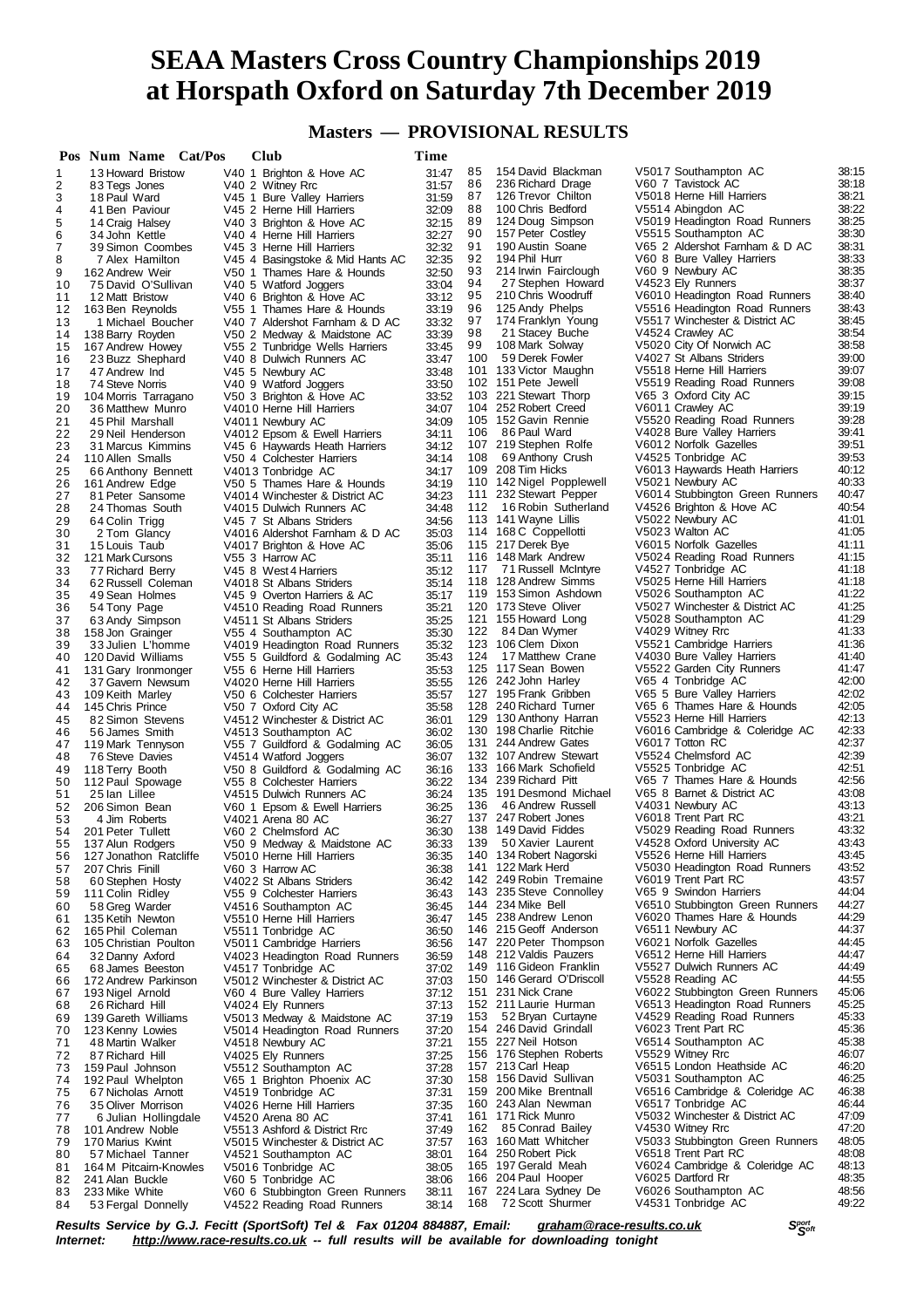| 169 218 Andrew Hammond                         | V6027 Norfolk Gazelles | 49:53 |
|------------------------------------------------|------------------------|-------|
| 170 222 Robert Wood                            | V6519 Oxford City AC   | 50:34 |
| 171 175 Stephen Ratcliff                       | V5034 Witney Rrc       | 51:04 |
| 172 248 Domenico Romanelli V6028 Trent Part RC |                        | 52:00 |

### **Masters - Men — TEAM RESULTS**

| 1 Herne Hill Harriers        | $17 -$  | 4 Ben Paviour             | 6 John Kettle      | 7 Simon Coombes     |
|------------------------------|---------|---------------------------|--------------------|---------------------|
| 2 Brighton & Hove AC         | $17 -$  | 1 Howard Bristow          | 5 Craig Halsey     | 11 Matt Bristow     |
| 3 Thames Hare & Hounds       | $47 -$  | 9 Andrew Weir             | 12 Ben Reynolds    | 26 Andrew Edge      |
| 4 Watford Joggers            | $76 -$  | 10 David O'Sullivan       | 18 Steve Norris    | 48 Steve Davies     |
| 5 Dulwich Runners AC         | $95 -$  | 16 Buzz Shephard          | 28 Thomas South    | 51 Ian Lillee       |
| 6 St Albans Striders         | $100 -$ | 29 Colin Trigg            | 34 Russell Coleman | 37 Andy Simpson     |
| 7 Newbury AC                 | $109 -$ | 17 Andrew Ind             | 21 Phil Marshall   | 71 Martin Walker    |
| 8 Colchester Harriers        | $117 -$ | 24 Allen Smalls           | 43 Keith Marley    | 50 Paul Spowage     |
| 9 Aldershot Farnham & D AC   | $134 -$ | 13 Michael Boucher        | 30 Tom Glancy      | 91 Austin Soane     |
| 10 Guildford & Godalming AC  | $136 -$ | 40 David Williams         | 47 Mark Tennyson   | 49 Terry Booth      |
| 11 Winchester & District AC  | $138 -$ | 27 Peter Sansome          | 45 Simon Stevens   | 66 Andrew Parkinson |
| 12 Medway & Maidstone AC     | $138 -$ | 14 Barry Royden           | 55 Alun Rodgers    | 69 Gareth Williams  |
| 13 Southampton AC            | 144 —   | 38 Jon Grainger           | 46 James Smith     | 60 Greg Warder      |
| 14 Tonbridge AC              |         | 152 - 25 Anthony Bennett  | 62 Phil Coleman    | 65 James Beeston    |
| 15 Bure Valley Harriers      |         | $162 - 3$ Paul Ward       | 67 Nigel Arnold    | 92 Phil Hurr        |
| 16 Headington Road Runners   | 173 —   | 39 Julien L'homme         | 64 Danny Axford    | 70 Kenny Lowies     |
| 17 Reading Road Runners      | $222 -$ | 36 Tony Page              | 84 Fergal Donnelly | 102 Pete Jewell     |
| 18 Ely Runners               | $234 -$ | 68 Richard Hill           | 72 Richard Hill    | 94 Stephen Howard   |
| 19 Witney Rrc                | $280 -$ | 2 Tegs Jones              | 122 Dan Wymer      | 156 Stephen Roberts |
| 20 Oxford City AC            | $317 -$ | 44 Chris Prince           | 103 Stewart Thorp  | 170 Robert Wood     |
| 21 Stubbington Green Runners | 338 —   | 83 Mike White             | 111 Stewart Pepper | 144 Mike Bell       |
| 22 Norfolk Gazelles          |         | 369 - 107 Stephen Rolfe   | 115 Derek Bye      | 147 Peter Thompson  |
|                              |         |                           |                    |                     |
| 23 Trent Part RC             |         | $433 - 137$ Robert Jones  | 142 Robin Tremaine | 154 David Grindall  |
| 24 Cambridge & Coleridge AC  |         | 454 - 130 Charlie Ritchie | 159 Mike Brentnall | 165 Gerald Meah     |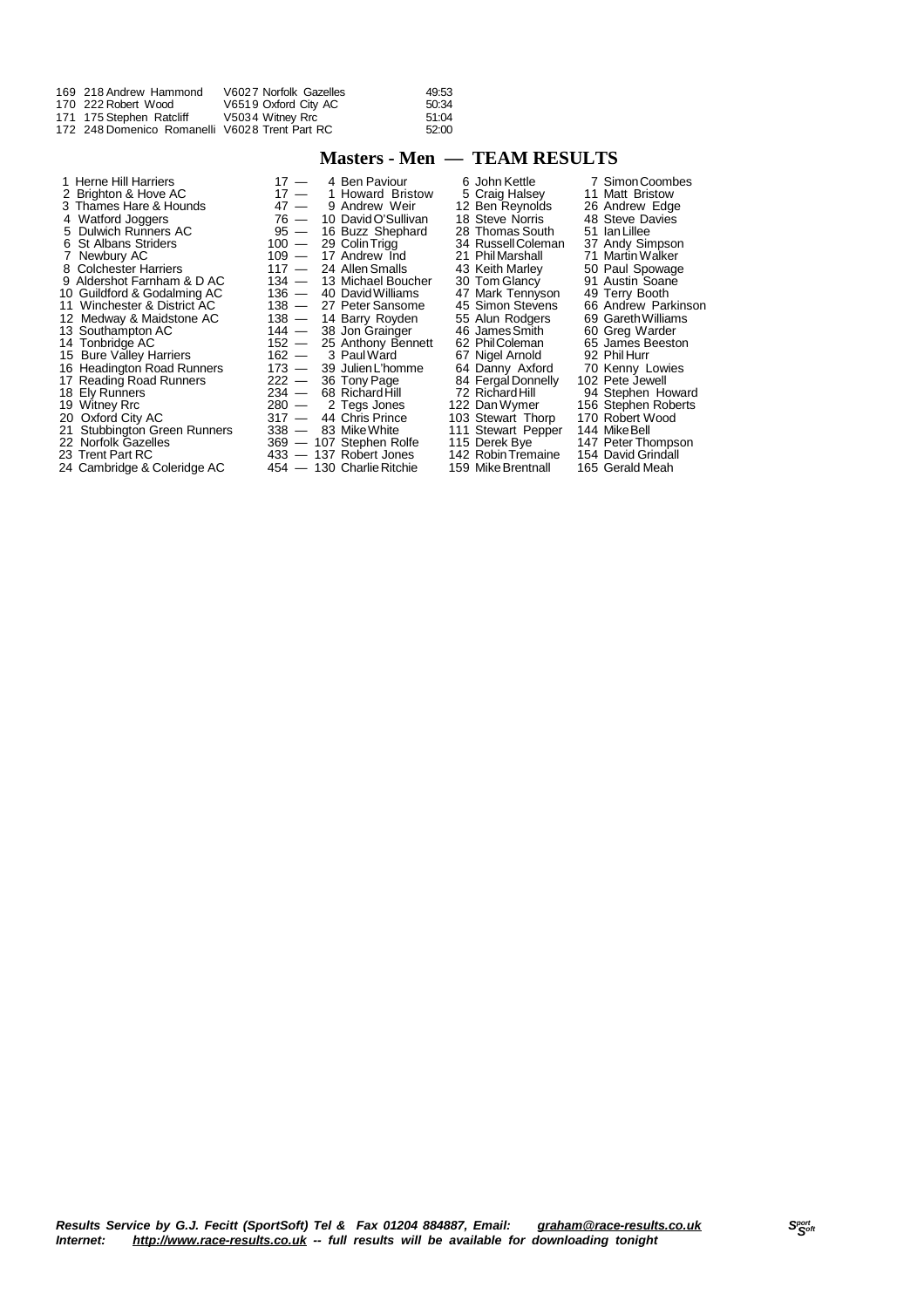### **Masters - Men aged 40 to 44**

|    | Pos Num Name Cat/Pos | <b>Club</b>                      | Time  |    |                             |                               |       |
|----|----------------------|----------------------------------|-------|----|-----------------------------|-------------------------------|-------|
| 1  | 13 Howard Bristow    | V40 1 Brighton & Hove AC         | 31:47 | 17 | 15 Louis Taub               | V4017 Brighton & Hove AC      | 35:06 |
| 2  | 83 Tegs Jones        | V40 2 Witney Rrc                 | 31:57 | 18 | 62 Russell Coleman          | V4018 St Albans Striders      | 35:14 |
| 3  | 14 Craig Halsey      | V40 3 Brighton & Hove AC         | 32:15 | 19 | 33 Julien L'homme           | V4019 Headington Road Runners | 35:32 |
| 4  | 34 John Kettle       | V40 4 Herne Hill Harriers        | 32:27 | 20 | 37 Gavern Newsum            | V4020 Herne Hill Harriers     | 35:55 |
| 5  | 75 David O'Sullivan  | V40 5 Watford Joggers            | 33:04 | 21 | 4 Jim Roberts               | V4021 Arena 80 AC             | 36:27 |
| 6  | 12 Matt Bristow      | V40 6 Brighton & Hove AC         | 33:12 | 22 | 60 Stephen Hosty            | V4022 St Albans Striders      | 36:42 |
|    | 1 Michael Boucher    | V40 7 Aldershot Farnham & D AC   | 33:32 | 23 | 32 Danny Axford             | V4023 Headington Road Runners | 36:59 |
| 8  | 23 Buzz Shephard     | V40 8 Dulwich Runners AC         | 33:47 | 24 | 26 Richard Hill             | V4024 Ely Runners             | 37:13 |
| 9  | 74 Steve Norris      | V40 9 Watford Joggers            | 33:50 | 25 | 87 Richard Hill             | V4025 Ely Runners             | 37:25 |
| 10 | 36 Matthew Munro     | V4010 Herne Hill Harriers        | 34:07 | 26 | 35 Oliver Morrison          | V4026 Herne Hill Harriers     | 37:35 |
| 11 | 45 Phil Marshall     | V4011 Newbury AC                 | 34:09 | 27 | 59 Derek Fowler             | V4027 St Albans Striders      | 39:00 |
| 12 | 29 Neil Henderson    | V4012 Epsom & Ewell Harriers     | 34:11 | 28 | 86 Paul Ward                | V4028 Bure Valley Harriers    | 39:41 |
| 13 | 66 Anthony Bennett   | V4013 Tonbridge AC               | 34:17 | 29 | 84 Dan Wymer                | V4029 Witney Rrc              | 41:33 |
| 14 | 81 Peter Sansome     | V4014 Winchester & District AC   | 34:23 | 30 | 17 Matthew Crane            | V4030 Bure Valley Harriers    | 41:40 |
| 15 | 24 Thomas South      | V4015 Dulwich Runners AC         | 34:48 | 31 | 46 Andrew Russell           | V4031 Newbury AC              | 43:13 |
| 16 | 2 Tom Glancy         | V4016 Aldershot Farnham & D AC   | 35:03 |    |                             |                               |       |
|    |                      |                                  |       |    | Masters - Men aged 45 to 49 |                               |       |
|    | Pos Num Name Cat/Pos | <b>Club</b>                      | Time  |    |                             |                               |       |
|    | 18 Paul Ward         | V45 1 Bure Valley Harriers       | 31:59 | 17 | 68 James Beeston            | V4517 Tonbridge AC            | 37:02 |
| 2  | 41 Ben Paviour       | V45 2 Herne Hill Harriers        | 32:09 | 18 | 48 Martin Walker            | V4518 Newbury AC              | 37:21 |
| 3  | 39 Simon Coombes     | V45 3 Herne Hill Harriers        | 32:32 | 19 | 67 Nicholas Arnott          | V4519 Tonbridge AC            | 37:31 |
| 4  | 7 Alex Hamilton      | V45 4 Basingstoke & Mid Hants AC | 32:35 | 20 | 6 Julian Hollingdale        | V4520 Arena 80 AC             | 37:41 |
| 5  | 47 Andrew Ind        | V45 5 Newbury AC                 | 33:48 | 21 | 57 Michael Tanner           | V4521 Southampton AC          | 38:01 |
| 6  | 31 Marcus Kimmins    | V45 6 Haywards Heath Harriers    | 34:12 | 22 | 53 Fergal Donnelly          | V4522 Reading Road Runners    | 38:14 |
|    | 64 Colin Triga       | V45 7 St Albans Striders         | 34:56 | 23 | 27 Stephen Howard           | V4523 Ely Runners             | 38:37 |

23 27 Stephen Howard V4523 Ely Runners 38:37<br>24 21 Stacey Buche V4524 Crawley AC 38:54<br>25 69 Anthony Crush V4525 Tonbridge AC 39:53 21 Stacey Buche V4524 Crawley AC 38:54 25 69 Anthony Crush V4525 Tonbridge AC 39:53 16 Robin Sutherland V4526 Brighton & Hove AC 40:54 71 Russell McIntyre V4527 Tonbridge AC 41:18 28 50 Xavier Laurent V4528 Oxford University AC 43:43

| 12<br>13<br>14<br>15<br>16 | 82 Simon Stevens<br>56 James Smith<br>76 Steve Davies<br>25 Ian Lillee<br>58 Greg Warder | V4512 Winchester & District AC<br>V4513 Southampton AC<br>V4514 Watford Joggers<br>V4515 Dulwich Runners AC<br>V4516 Southampton AC | 36:01<br>36:02<br>36:07<br>36:24<br>36:45 | 28<br>29<br>30<br>31 | 50 Xavier Laurent<br>52 Bryan Curtayne<br>85 Conrad Bailey<br>72 Scott Shurmer | V4528 Oxford University AC<br>V4529 Reading Road Runners<br>V4530 Witney Rrc<br>V4531 Tonbridge AC | 43:43<br>45:33<br>47:20<br>49:22 |
|----------------------------|------------------------------------------------------------------------------------------|-------------------------------------------------------------------------------------------------------------------------------------|-------------------------------------------|----------------------|--------------------------------------------------------------------------------|----------------------------------------------------------------------------------------------------|----------------------------------|
|                            |                                                                                          |                                                                                                                                     |                                           |                      | Masters - Men aged 50 to 54                                                    |                                                                                                    |                                  |
|                            | Pos Num Name Cat/Pos                                                                     | <b>Club</b>                                                                                                                         | Time                                      |                      |                                                                                |                                                                                                    |                                  |
|                            | 162 Andrew Weir                                                                          | V50 1 Thames Hare & Hounds                                                                                                          | 32:50                                     | 18                   | 126 Trevor Chilton                                                             | V5018 Herne Hill Harriers                                                                          | 38:21                            |
| 2                          | 138 Barry Royden                                                                         | V50 2 Medway & Maidstone AC                                                                                                         | 33:39                                     | 19                   | 124 Doug Simpson                                                               | V5019 Headington Road Runners                                                                      | 38:25                            |
| 3                          | 104 Morris Tarragano                                                                     | V50 3 Brighton & Hove AC                                                                                                            | 33:52                                     | 20                   | 108 Mark Solway                                                                | V5020 City Of Norwich AC                                                                           | 38:58                            |
| 4                          | 110 Allen Smalls                                                                         | V50 4 Colchester Harriers                                                                                                           | 34:14                                     | 21                   | 142 Nigel Popplewell                                                           | V5021 Newbury AC                                                                                   | 40:33                            |
| 5                          | 161 Andrew Edge                                                                          | V50 5 Thames Hare & Hounds                                                                                                          | 34:19                                     | 22                   | 141 Wayne Lillis                                                               | V5022 Newbury AC                                                                                   | 41:01                            |
| 6                          | 109 Keith Marley                                                                         | V50 6 Colchester Harriers                                                                                                           | 35:57                                     | 23                   | 168 C Coppellotti                                                              | V5023 Walton AC                                                                                    | 41:05                            |
|                            | 145 Chris Prince                                                                         | V50 7 Oxford City AC                                                                                                                | 35:58                                     | 24                   | 148 Mark Andrew                                                                | V5024 Reading Road Runners                                                                         | 41:15                            |
| 8                          | 118 Terry Booth                                                                          | V50 8 Guildford & Godalming AC                                                                                                      | 36:16                                     | 25                   | 128 Andrew Simms                                                               | V5025 Herne Hill Harriers                                                                          | 41:18                            |
| 9                          | 137 Alun Rodgers                                                                         | V50 9 Medway & Maidstone AC                                                                                                         | 36:33                                     | 26                   | 153 Simon Ashdown                                                              | V5026 Southampton AC                                                                               | 41:22                            |
| 10                         | 127 Jonathon Ratcliffe                                                                   | V5010 Herne Hill Harriers                                                                                                           | 36:35                                     | 27                   | 173 Steve Oliver                                                               | V5027 Winchester & District AC                                                                     | 41:25                            |
| 11                         | 105 Christian Poulton                                                                    | V5011 Cambridge Harriers                                                                                                            | 36:56                                     | 28                   | 155 Howard Long                                                                | V5028 Southampton AC                                                                               | 41:29                            |
| 12                         | 172 Andrew Parkinson                                                                     | V5012 Winchester & District AC                                                                                                      | 37:03                                     | 29                   | 149 David Fiddes                                                               | V5029 Reading Road Runners                                                                         | 43:32                            |
| 13                         | 139 Gareth Williams                                                                      | V5013 Medway & Maidstone AC                                                                                                         | 37:19                                     | 30                   | 122 Mark Herd                                                                  | V5030 Headington Road Runners                                                                      | 43:52                            |
| 14                         | 123 Kenny Lowies                                                                         | V5014 Headington Road Runners                                                                                                       | 37:20                                     | 31                   | 156 David Sullivan                                                             | V5031 Southampton AC                                                                               | 46:25                            |
| 15                         | 170 Marius Kwint                                                                         | V5015 Winchester & District AC                                                                                                      | 37:57                                     | 32                   | 171 Rick Munro                                                                 | V5032 Winchester & District AC                                                                     | 47:09                            |
| 16                         | 164 M Pitcairn-Knowles                                                                   | V5016 Tonbridge AC                                                                                                                  | 38:05                                     | 33                   | 160 Matt Whitcher                                                              | V5033 Stubbington Green Runners                                                                    | 48:05                            |
| 17                         | 154 David Blackman                                                                       | V5017 Southampton AC                                                                                                                | 38:15                                     | 34                   | 175 Stephen Ratcliff                                                           | V5034 Witney Rrc                                                                                   | 51:04                            |

 64 Colin Trigg V45 7 St Albans Striders 34:56 8 77 Richard Berry V45 8 West 4 Harriers 35:12<br>
9 49 Sean Holmes V45 9 Overton Harriers & AC 35:17<br>
10 54 Tony Page V451 0 Reading Road Runners 35:21 49 Sean Holmes V45 9 Overton Harriers & AC 35:17 54 Tony Page V4510 Reading Road Runners 35:21 11 63 Andy Simpson V4511 St Albans Striders 35:25

### **Masters - Men aged 55 to 59**

|     | Pos Num Name Cat/Pos | Club                           | Time  |    |                       |                                |       |
|-----|----------------------|--------------------------------|-------|----|-----------------------|--------------------------------|-------|
|     | 163 Ben Reynolds     | V55 1 Thames Hare & Hounds     | 33:19 | 16 | 125 Andy Phelps       | V5516 Headington Road Runners  | 38:43 |
| 2   | 167 Andrew Howev     | V55 2 Tunbridge Wells Harriers | 33:45 | 17 | 174 Franklyn Young    | V5517 Winchester & District AC | 38:45 |
| 3   | 121 Mark Cursons     | V55 3 Harrow AC                | 35:11 | 18 | 133 Victor Maughn     | V5518 Herne Hill Harriers      | 39:07 |
| 4   | 158 Jon Grainger     | V55 4 Southampton AC           | 35:30 | 19 | 151 Pete Jewell       | V5519 Reading Road Runners     | 39:08 |
| 5.  | 120 David Williams   | V55 5 Guildford & Godalming AC | 35:43 | 20 | 152 Gavin Rennie      | V5520 Reading Road Runners     | 39:28 |
| 6   | 131 Gary Ironmonger  | V55 6 Herne Hill Harriers      | 35:53 | 21 | 106 Clem Dixon        | V5521 Cambridge Harriers       | 41:36 |
|     | 119 Mark Tennyson    | V55 7 Guildford & Godalming AC | 36:05 | 22 | 117 Sean Bowen        | V5522 Garden City Runners      | 41:47 |
| 8   | 112 Paul Spowage     | V55 8 Colchester Harriers      | 36:22 | 23 | 130 Anthony Harran    | V5523 Herne Hill Harriers      | 42:13 |
| 9   | 111 Colin Ridley     | V55 9 Colchester Harriers      | 36:43 | 24 | 107 Andrew Stewart    | V5524 Chelmsford AC            | 42:39 |
| 10  | 135 Ketih Newton     | V5510 Herne Hill Harriers      | 36:47 | 25 | 166 Mark Schofield    | V5525 Tonbridge AC             | 42:51 |
| 11  | 165 Phil Coleman     | V5511 Tonbridge AC             | 36:50 | 26 | 134 Robert Nagorski   | V5526 Herne Hill Harriers      | 43:45 |
| 12  | 159 Paul Johnson     | V5512 Southampton AC           | 37:28 | 27 | 116 Gideon Franklin   | V5527 Dulwich Runners AC       | 44:49 |
| 13. | 101 Andrew Noble     | V5513 Ashford & District Rrc   | 37:49 | 28 | 146 Gerard O'Driscoll | V5528 Reading AC               | 44:55 |
| 14  | 100 Chris Bedford    | V5514 Abinadon AC              | 38:22 | 29 | 176 Stephen Roberts   | V5529 Witney Rrc               | 46:07 |
| 15  | 157 Peter Costley    | V5515 Southampton AC           | 38:30 |    |                       |                                |       |